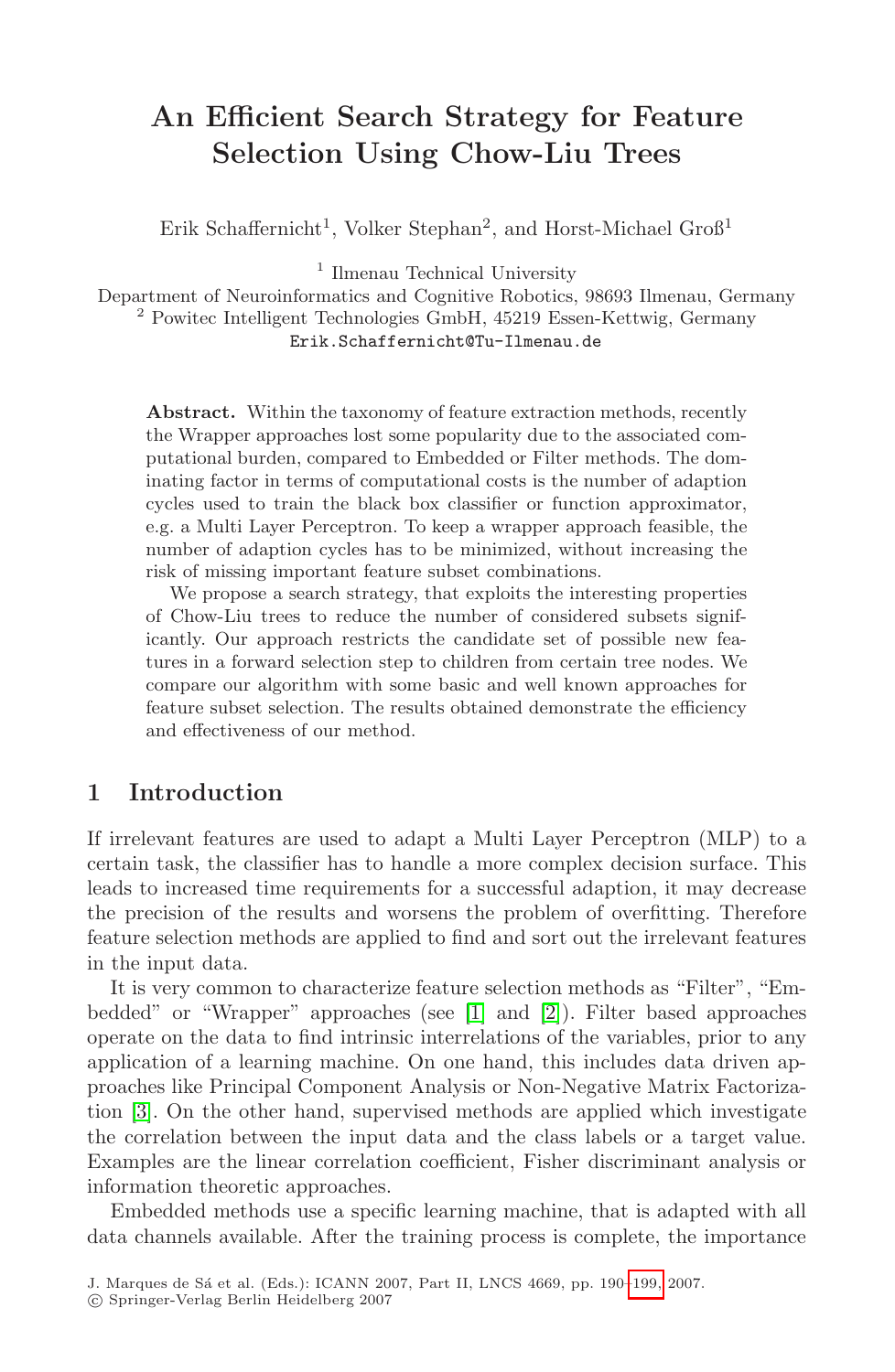of the inputs can be inferred from the structure of the resulting classifier. This includes e.g. weight pruning in neural network architectures with OBD [4], Bayes Neural Networks [5] or Random Forests [6].

The wrapper approach uses a learning machine, too, but the machine is arbitrary, since in this case it is considered a black box and the features selection algorithm wraps around the classifier, hence the name. A search strategy determines an interesting feature subset to train the learning machine. The resulting error rate is used as evaluation criterion in the subset search process. Since feature relevance and optimality with respect to the classification error rate is not always equivalent (as reported e.g. in [1]), it can be of advantage to use the same algorithm in the feature selection process and the classification task. The downside is, that this approach is prone to overfitting, a problem that has to be dealt with in additionally.

In a recent feature extraction competition (see results in [7]) the successful competitors used Embedded or Filter methods, while Wrappers were almost completely absent. In [7] the authors conclude, that Wrappers where omitted, not because of their capability, but their computational costs. Every time the search strategy determines a new candidate subset of features, the learning machine has to be adapted at least once, often even more, to produce reliable results. The time used to train the classifier is the dominating factor in terms of computational time. Since the used learning machine is considered a black box, it is not possible to optimize within the classifier without losing generality. Therefore, we aim to minimize the number of classifier evaluations imposed by the search algorithm without a significant increase of the risk of missing important feature subsets.

Our proposed method achieves this goal by constructing a Chow-Liu tree (CLT) [8] from the available data, see section 2. Then the obtained underlying tree structure is used by a forward search algorithm to create feature subsets. Through the inherent properties of the tree representation, the number of candidate subsets is considerably smaller, than e.g. in standard sequential forward selection methods [11]. As an positive side effect, possibly redundant features can be inferred directly from the CLT.

The main contribution of this work is the use of the CLT structure to minimize the number of evaluation steps. The paper is organized as follows. Section 2 explains the foundations of Chow-Liu trees, while the application of Chow-Liu trees in the context of feature selection is discussed in section 3. Some implication of the proposed method are discussed in section 4. Thereafter, we present some experimental results achieved with our method in comparison to other search strategies. Additionally, section 5 discusses related work of relevance, before we conclude in the final section.

## **2 Generation of Tree-Based Distributions**

The basic idea of Chow-Liu trees (CLT) was presented in [8] and can be summarized as follows. In order to approximate a n-dimensional probability distribution, a first-order dependency tree with  $n-1$  relationships is constructed. Within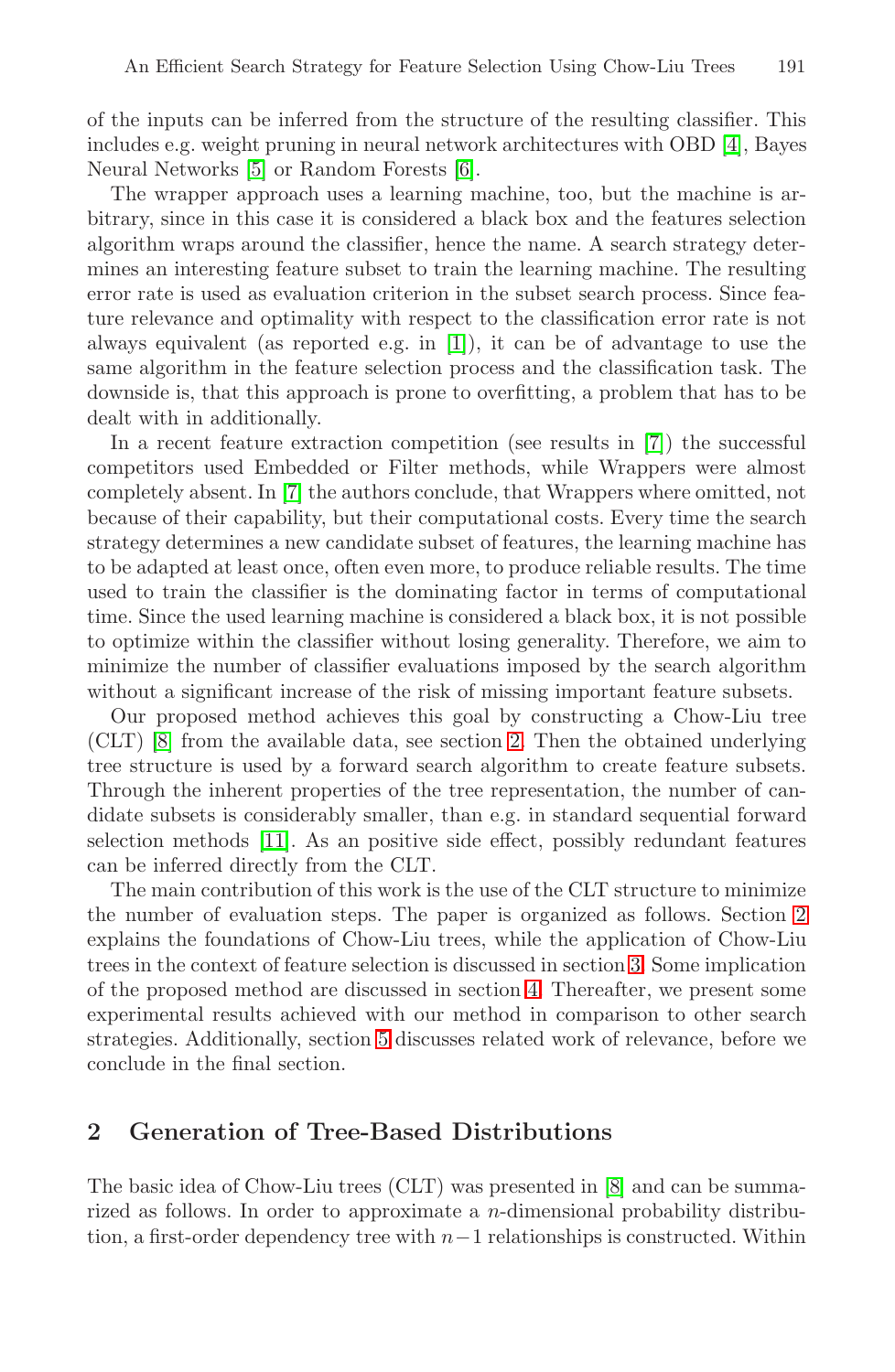#### 192 E. Schaffernicht, V. Stephan, and H.-M. Groß



**Fig. 1.** Twice the same dependence tree with different root nodes. On the left the probability is expressed by  $P(x) = P(x_3)P(x_4|x_3)P(x_5|x_3)P(x_2|x_3)P(x_1|x_2)$ , on the right it is  $P(x) = P(x_2)P(x_1|x_2)P(x_3|x_2)P(x_4|x_3)P(x_5|x_3)$ .

the tree the underlying distribution is expressed as product of second-order distributions. The resulting representation can be used e.g. in pattern recognition tasks [8]. An example for a simple CLT is shown in figure 1. Please note that the choice of the root node is arbitrary. The algorithm to compute the tree structure minimizes the information difference between the original data and the dependency tree. It was shown, that the method is a maximum likelihood estimator for empirical data.

The problem of finding the optimal tree distribution is formulated as follow: Be  $X = \{x^1, x^2, \ldots, x^N\}$  the given samples data set in the features space F and we are looking for the tree  $T_{opt}$  that maximizes the log likelihood of the data:

$$
T_{opt} = \underset{T}{\arg\max} \sum_{i=1}^{N} \log T(x^i)
$$
 (1)

The solution is obtained in three steps. The algorithm is outlined below:

| Algorithm 1. CHOW-LIU-TREE $(X)$                                                                                                                      |
|-------------------------------------------------------------------------------------------------------------------------------------------------------|
| <b>Input:</b> data set of observations $X$<br><b>Output:</b> tree approximation $T_{opt}$                                                             |
| Determine the marginal distributions $P(x_i, x_i)$<br>Compute the mutual information matrix $I$<br>Compute the maximum-weight spanning tree $T_{opt}$ |

In the first part the pairwise mutual information  $I_{ij}$  between each pair of features  $i, j \in F$  using the pairwise marginal distributions is computed:

$$
I_{ij} = \sum_{x_i x_j} P(x_i, x_j) \log \frac{P(x_i, x_j)}{P(x_i)P(x_j)}, i \neq j
$$
 (2)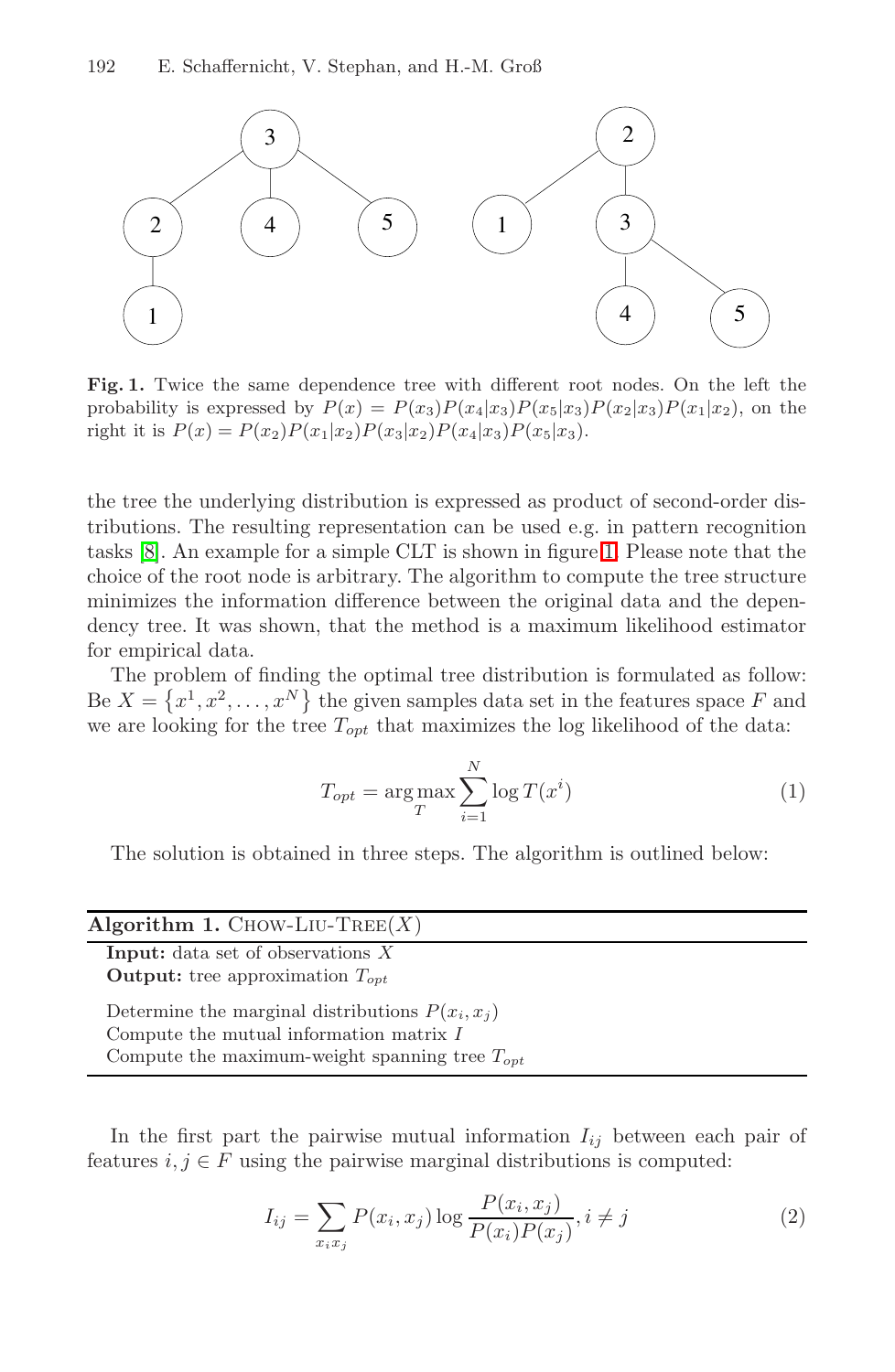We used a histogram based approach to compute the pairwise marginal distributions and the mutual information, but kernel density estimation approaches are valid as well. For a more in depth discussion of different estimation methods, the interested reader is referred to [9].

The second part of the algorithm runs a maximum-weight spanning tree method on the mutual information matrix  $I$ , that is considered an adjacency matrix for this purpose. Beginning with the two nodes that have a maximum mutual information connection, further nodes are added with the next highest MI values. Any edges that would form a cycle are ignored. The resulting tree contains all nodes, while the sum of all weights of edges (which correspondes to the mutual information) in the tree is maximized. A modified Kruskal or Prim algorithm [10] can be applied for this task.

The obtained solution is non-ambiguous, if all the mutual information weights are different. Otherwise, if several weights are equal, the solution  $T_{\text{out}}$  is possibly non-unique, but all alternatives still satisfy equation 1 and therefore this nonuniqueness property does not cause a problem.

In their work Chow and Liu showed, that the resulting dependence tree is indeed an optimal tree approximation of the underlying distribution.

## **3 Chow-Liu Trees for Feature Selection**

We propose a supervised method for feature selection based on Chow-Liu trees. After further detailing our approach, we will discuss the benefits of using CLTs. We assume, that for each sample  $x_i \in X$  we have a label  $y_i \in Y$ . We combine both information in a single matrix  $Z = X \cup Y$ , because for the purpose of constructing the tree, the labels are considered another input dimension. Then algorithm 1 is applied to compute the dependence tree. Each node of the tree now represents a feature or rather the label data.

Our algorithm uses the computed tree structure to guide the search process, that resembles the sequential forward selection strategy (SFS) (see chapter 4.3

| <b>Algorithm 2.</b> SEQUENTIALFORWARDSELECTION(S, C, X, Y, $E_S$ )                              |  |
|-------------------------------------------------------------------------------------------------|--|
| <b>Input:</b> data set of observations $X$ , the corresponding labels $Y$ , the current feature |  |
| subset S, the candidate set of new features C, and the approximation error $ES$ for             |  |
| the subset $S$                                                                                  |  |
|                                                                                                 |  |

**Output:** feature  $c_{best}$  to add to the feature subset

```
for ∀c_i ∈ C do
   E_i = \text{TransClassi} (X, Y, S \cup c_i)end for
if \exists E_i \in E; E_i + \varepsilon \le E_S then
   c_{best} = \arg \min (E)c_ielse
   c_{best} = \emptysetend if
```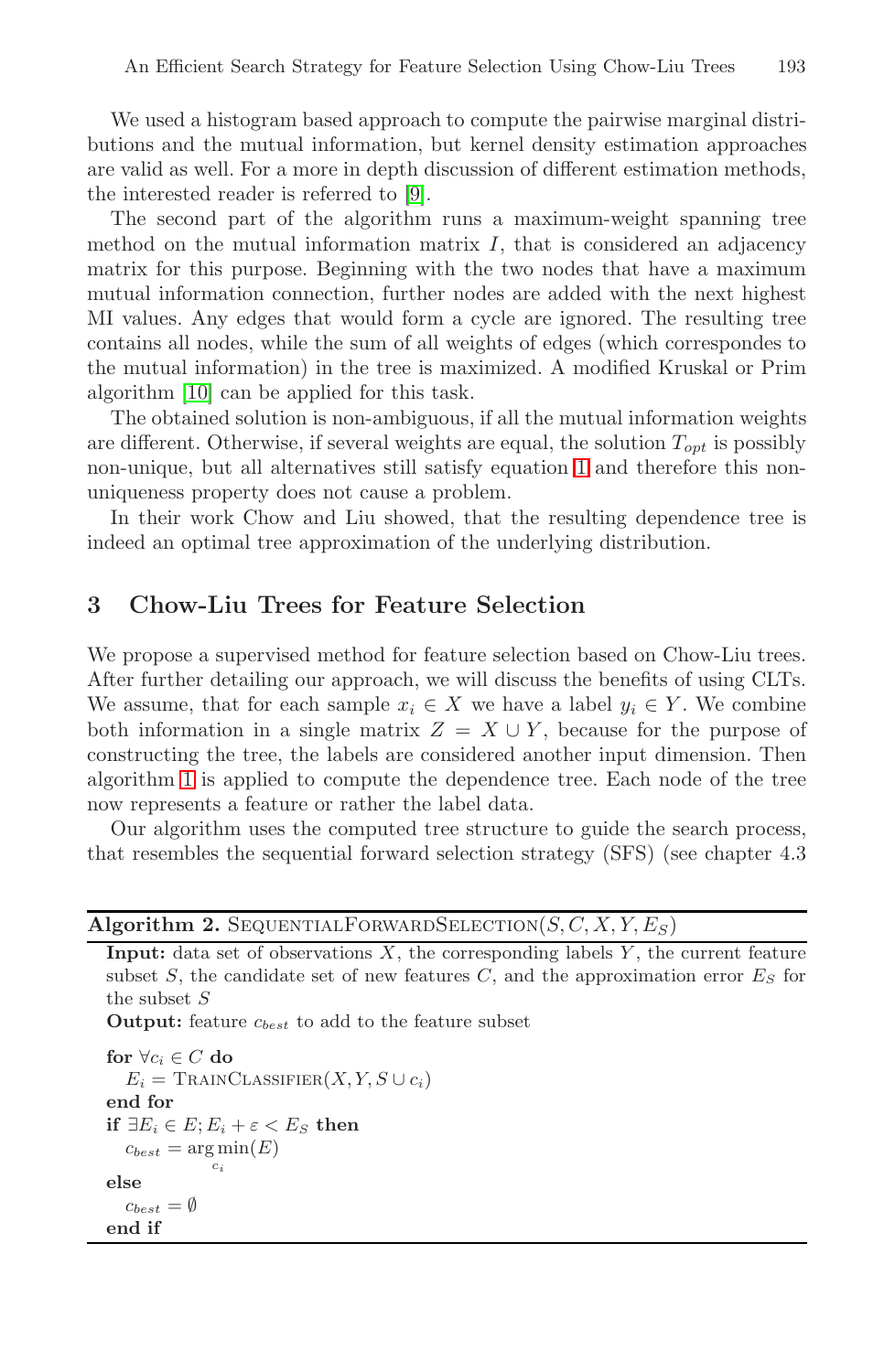#### 194 E. Schaffernicht, V. Stephan, and H.-M. Groß



Fig. 2. On the left, the root (representing the label data) is the only member of the node set N, whose children form the candidate set. The SFS step is applied to the candidate set  $C_1 = \{f_2, f_4, f_5\}$ . The best improvement shall yield the inclusion of feature  $f_2$ , which is included in the feature set and is added to  $N$  (right). The new candidate set includes all children of  $f_2 C_2 = \{f_1, f_4, f_5\}.$ 

in [7]). The basic SFS algorithm starts with an empty feature subset and adds one variable each step until a predefined number of features is reached, or the approximation result does not improve any further. For one step, each candidate is separatly added to the current subset and subsequently evaluated. The feature that induced the best improvement is included in the resulting subset. If the best new subsets improves more than a threshold  $\varepsilon$ , the new subset is returned, otherwise the algorithm terminates. A SFS step is shown in algorithm 2.

We consider the tree node, that represents the label data  $Y$ , as root instance of the dependence tree. All children of this node are treated as set of candidates C for a slightly modified SFS step. After this SFS step the chosen feature is added to the resulting feature subset. Besides this, the corresponding node in the tree is added to the set of nodes  $N$ , whose children are considered candidates for the next evaluation step. This is illustrated in figure 2.

| <b>Algorithm 3.</b> FEATURE SELECTION WITH $CLT(X, Y)$                                                 |
|--------------------------------------------------------------------------------------------------------|
| <b>Input:</b> data set of observations $X$ and the corresponding labels $Y$                            |
| <b>Output:</b> feature subset $S$                                                                      |
| $Z \leftarrow X \cup Y$                                                                                |
| $T \leftarrow$ CHOW-LIU-TREE(Z)                                                                        |
| $N \leftarrow t_y$ {start with the node corresponding to the label data}                               |
| $S \leftarrow \emptyset$ {start with empty feature subset}                                             |
| repeat                                                                                                 |
| $C \leftarrow children(N)$ {all children of the current node set are candidates}                       |
| $c \leftarrow$ SEQUENTIALFORWARDSELECTION(S, C, X, Y)                                                  |
| $N \leftarrow N \cup c_{best} \cup c_{redundant}$ {add the best and possible redundant features to the |
| search path                                                                                            |
| $S \leftarrow S \cup c_{best}$ {add the best node to feature set}                                      |
| until $c_{best} = \emptyset$ AND $c_{redundant} = \emptyset$                                           |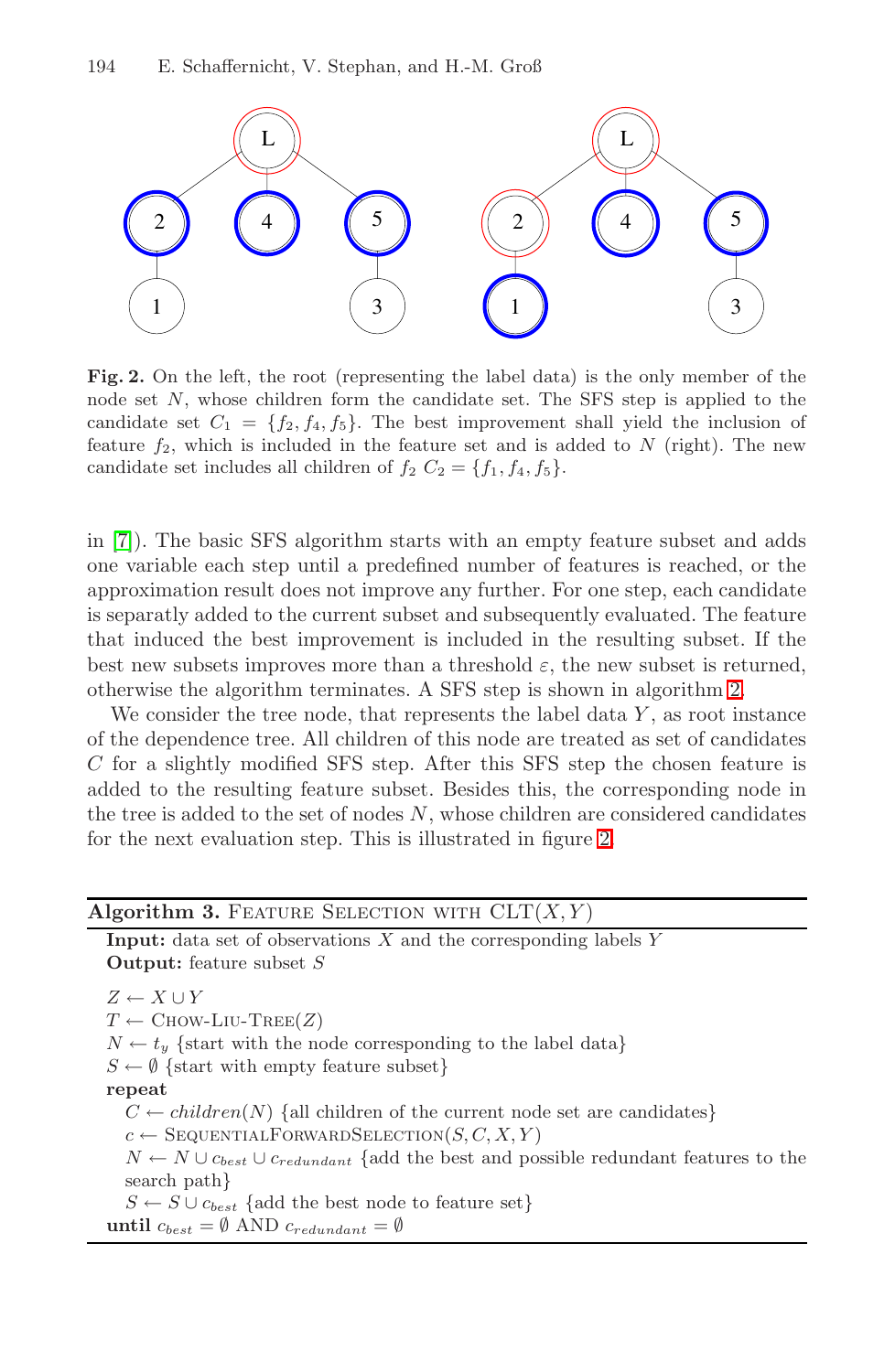The modification of the sequential forward selection is formed by the marking of features that do not improve the classification performance, since these nodes are either irrelevant or redundant features. The SFS step does not only return  $c_{best}$ , but any feature, whose inclusion did not improve the approximation performance more than threshold  $\varepsilon$ . In further candidate sets they are excluded, but added to the set of nodes  $N$ , so that their children in the tree are considered canidates in the next evaluation step.

The overall method is detailed in algorithm 3.

#### **4 Discussion**

In this section we will discuss the inherent advantages of using the computed tree structure to guide the search process. The Chow-Liu tree is constructed as maximum-weight spanning tree over the pairwise mutual information values of each feature and the labels. Let us assume, all features are statistically independent of each other, so there is no redundancy. A subset of these features contains information about the class label, so the mutual information between these ones and the label data is discriminatingly higher, than between any other pair. During the construction of the dependency tree, these features are connected to the label node, since this maximizes equation 1. All meaningful features are children of the root node. The labels that are irrelevant, are connected to any node, including the root node, with equal probability. Therefore using the CLT approach as filter method, stopping at this point and using only the children of the root node as features is not a good idea, because irrelevant inputs are possibly part of the children set.

Now consider adding redundant features  $f_1$  and  $f_2$  to the mix. The mutual information between one feature and the labels is the same as the joint mutual information between both features and the target value:

$$
I(f_1, y) \approx I(f_1 \cup f_2, y) \tag{3}
$$

They can be characterized by stating, that the mutual information between these feature  $f_1$  and  $f_2$  is greater than the mutual information between the features and the labels:

$$
I(f_1, f_2) > \max(I(f_1, y), I(f_2, y))
$$
\n(4)

For this constellation of three nodes, the algorithm for constructing the maximum-weight spanning tree will always include the connection between the two features, since this maximizes the sum over the weights. Due to the tree structure, the root representing the labels can be connected to one of them only. This a plus in system identification tasks, because from the root's perspective, it is connected to the most informative feature and any features redundant to it are located in the same branch of the tree.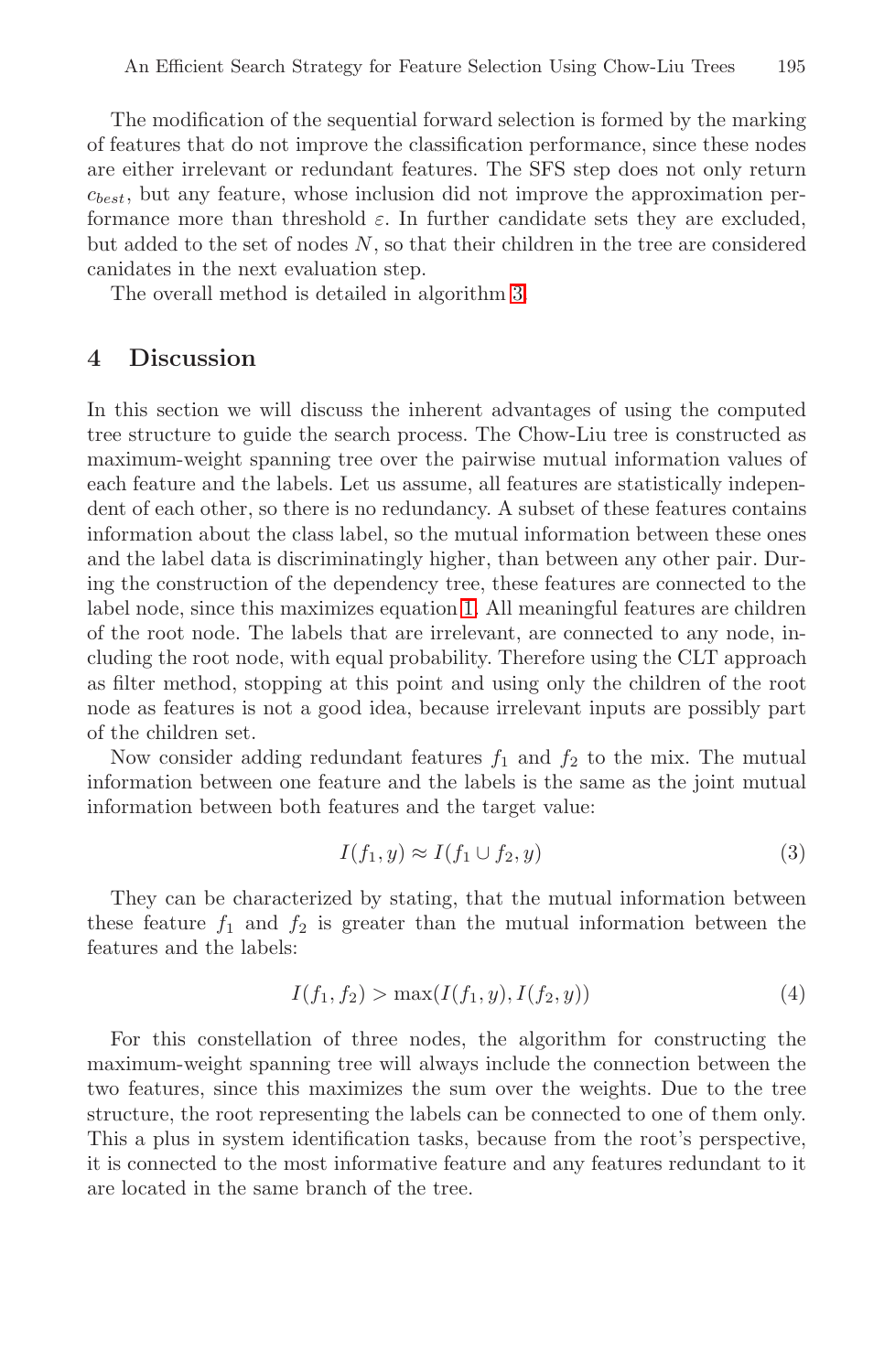#### 196 E. Schaffernicht, V. Stephan, and H.-M. Groß

Any features that fulfill the condition of equation 4, but violate the redundancy condition 3, will be added to the same branch, even if they sustain new non-redundant information about the labels. Therefore the tree has to be searched down the branches. The search path has to include redundant features, because the informative feature is possibly connected to one.

From the sequential forward selection algorithm the CLT methods inherits the inability to detect any features that are useful only in combination with another (like the XOR problem [2]). The use of strategies to avoid this problem like sequential forward / backward floating selection (SFFS/SFBS) [11] are not very effective, because of the limited size of the candidate set. As a middle course we suggest using the proposed CLT method to construct a feature subset, that is used as starting point of a SBFS search afterwards. Preliminary results show that in this case the SBFS algorithm only performs very few steps, before it terminates as well.

#### **Degenerated Trees**

In the worst case, the tree is degenerated in such a way, that all nodes representing the input data are connected to the root node. All nodes contain information about the target and there is no significant dependency between the input channels. In this case the proposed method is reduced to the basic sequential forward selection method with the additional costs for tree construction, but such ill-conditioned input data indicates a problem that couldn't be solved by the means of feature selection methods. The maximum number of adaption cycles AC for the SFS-like subset search is given by

$$
AC_{max} = \sum_{i=0}^{n_{sub}} (n_{all} - i), n_{all} \geq n_{sub}.
$$
 (5)

 $n_{all}$  is the number of all available features and  $n_{sub}$  is the number of features chosen for the final subset.

The other extreme case is a tree that has no splitting nodes, all features are lined up on a single path from the root to the only leaf. In terms of evaluation steps, this is optimal, since at each step the candidate set contains a single node only. So the minimum of adaption cycles is  $AC_{min} = n_{all}$ .

Both discussed cases are not common for real-world data and will occur in artificial datasets only. Typically, the obtained tree structures are somewhere in between the described extrema. The exact value depends on the underlying tree structure and the data interrelationship and is difficult to estimate. The average number of children per non-leaf node for the Spambase data set from UCI Machine Learning Repository [13] with 57 features is 2.48 with a variance of 5.72. For a number of different data sets ranging from 100 to 1000 features the average children per node is between 1.61 and 2.63, while the variance increased proportional to the amount of features. Hence for the average case, induced by the tree structure we conjecture an additional logarithmic dependency between the features and the number of adaption cycles, compared to  $AC_{min}$ .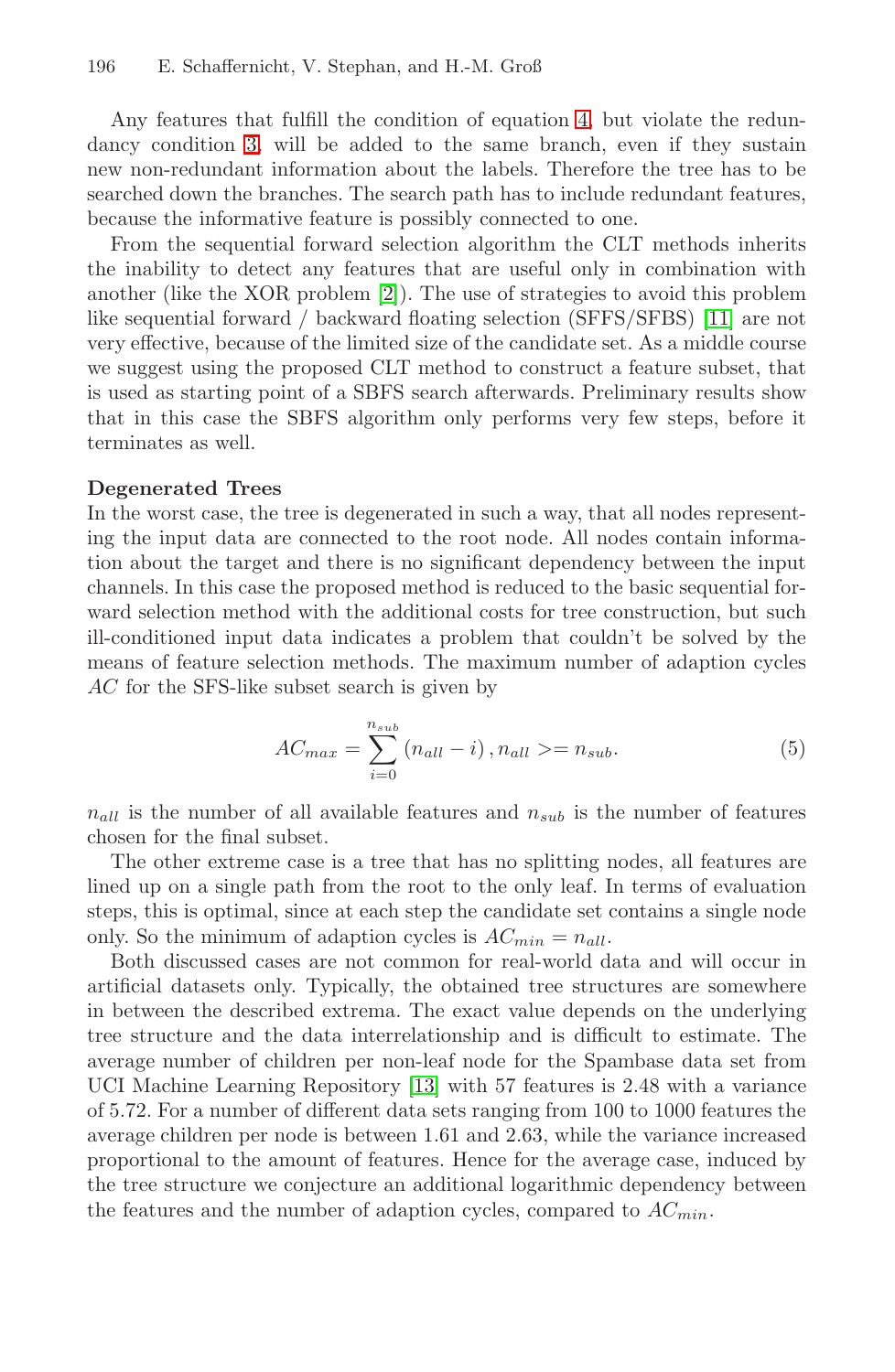### **5 Related Work and Experiments**

The application of information theoretic measures like mutual information for feature selection was suggested before in several publications. The construction of classification and regression trees using the Information Gain criterion and their application in form of Random Forests [6] as Embedded method is an example.

A very similar idea to the Chow-Liu tree approach is the MIFS algorithm [12]. The MIFS criterion approximates the joint mutual information, between the features and the label data, which is difficult to estimate in high dimensional spaces. The method is a filter approach that evaluates the features with respect to the labels by computing the mutual information between those. Additionally the mutual information between the candidate and the previously chosen features in the subset is taken into account. The feature that maximizes the following term is added to the subset of features

$$
\underset{f_i}{\arg \max} (I(f_i, y) - \beta \sum_{f_s \in S} I(f_i, f_s)). \tag{6}
$$

The parameter  $\beta$  is used to balance the goals of maximizing relevance to the label and minimize the redundancy in the subset. Like the CLT method MIFS uses the pairwise relations of the features and the label data. The main difference is, that MIFS is used as data driven filter method, while the CLT approach is a wrapper using a black box classifier.

For a number of examples from the UCI repository [13] we compared the performance for the CLT, SFS and MIFS algorithms. As classifier we used a standard MLP with two hidden layers with 20 and 10 neurons respectively. After applying the feature extraction methods, the network was adapted using the selected features only. The balanced error rate

$$
BER = \frac{1}{2} \left( \frac{false \ neg}{false \ neg + true \ pos} + \frac{false \ pos}{false \ pos + true \ neg} \right) \tag{7}
$$

for the classification problems was calculated using 10-fold cross-validation. This measure accounts for any unbalanced class distributions. For comparison we adapted a network with all available features, too.

The stopping criteria for SFS and CLT were identical, see section 3. For the MIFS algorithm we introduced an additional random channel, independent from the labels and the rest of the features. The feature selection was stopped when the algorithm attempted to add this probe to the subset. In our tests we used  $\beta = 0.15$ .

The results for the experiments are shown in Table 1.

The MIFS algorithm shows a mixed performance. Given that it is a filter approach, MIFS does not have the advantage of using the classifier itself. Thus the information theoretic approach yields features, that are not optimal in every case for the training of the MLP. This seems to be the case for some examples (see the results for the Ionosphere data set), but not all data sets. The number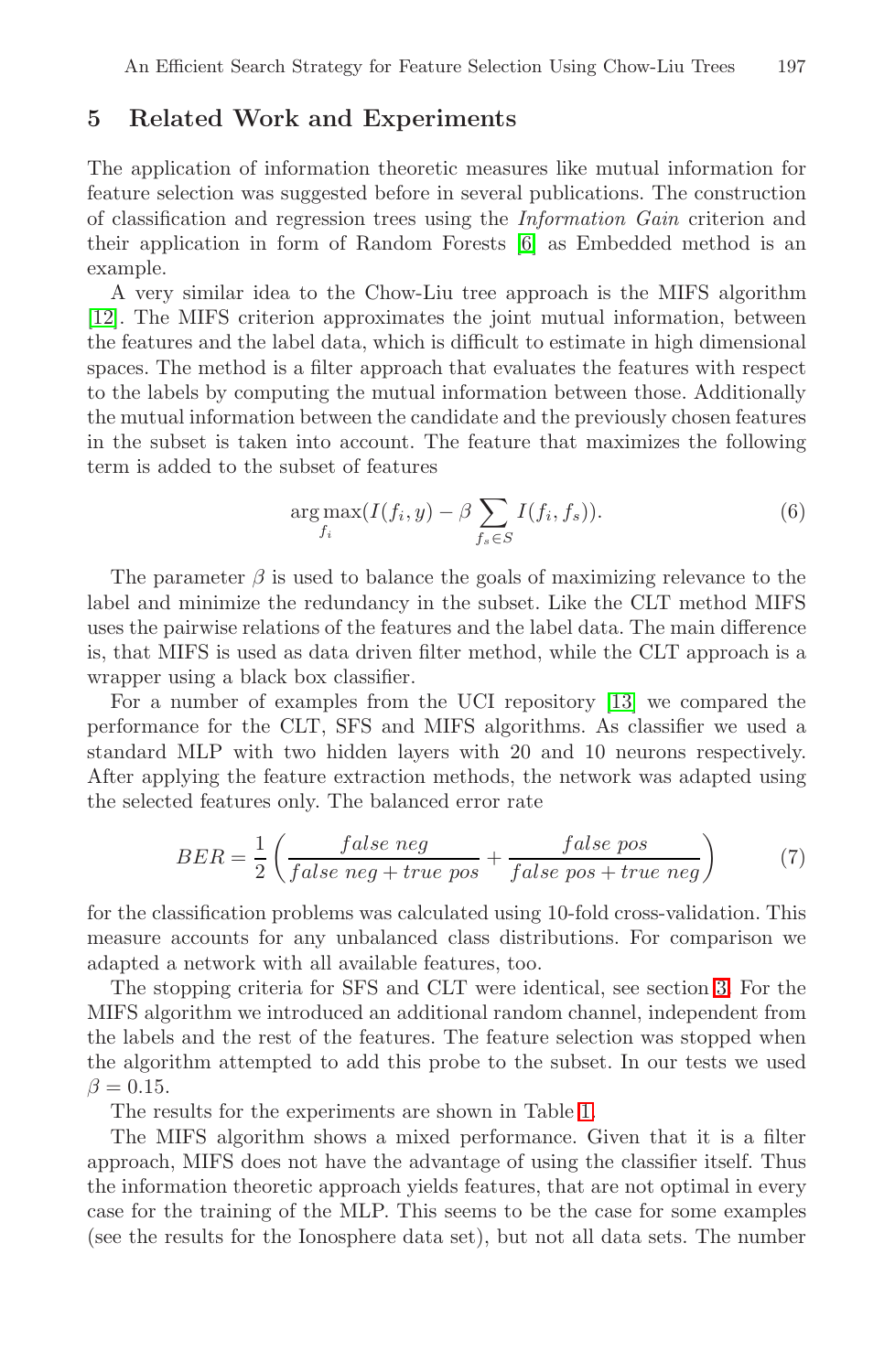**Table 1.** The results for the different data sets and feature selection methods. The balanced error rate is given in percent. The number of chosen features and the number of evaluation steps are shown in parentheses.

| Data set      | <b>Features Samples</b> |        | All | CLT | <b>SFS</b>                                                     | <b>MIFS</b> |
|---------------|-------------------------|--------|-----|-----|----------------------------------------------------------------|-------------|
|               |                         | $\, n$ |     |     | balanced error rate (features/evaluation steps)                |             |
| Ionosphere    | 34                      | 351    |     |     | $\left[20.08(34/-) 18.12(6/38) 18.47(3/130) 24.54(5/-)\right]$ |             |
| Spambase      | 57                      | 4601   |     |     | $13.81(57/-)$ 17.26(9/97) 17.39(8/477) 16.29(18/-)             |             |
| GermanCredit  | 24                      | 1000   |     |     | $41.70(24/-)$ 38.52(3/24) 39.06(4/110) 37.47(6/-)              |             |
| Breast Cancer | 30                      | 569    |     |     | $13.78(30/-)$ $9.37(8/37)$ $13.44(4/140)$ $12.48(5/-)$         |             |

of chosen features is higher, than for both wrapper approaches. Given its nature as filter approach, MIFS is the fastest algorithm considered.

CLT tends to produce smaller error rate results compared to the SFS algorithm, while the size of the feature set chosen by CLT is slightly higher. This observation seems to be somewhat counterintuitive, although both approaches act greedy when choosing the next feature, the difference is, that SFS does its selection on the global level, while CLT choses on a local level (the current candidate set). This can help avoiding local minima in the search, but comes at the cost of adding more features to the subset. The real advantage becomes clear if the number of evaluation steps is compared. The CLT algorithm performs only fractions of adaption cycles needed by the SFS method (given by equation 5).

#### **6 Conclusion**

We proposed a search strategy based on Chow-Liu trees for feature selection methods. The tree structure is utilized in a forward search strategy by restricting the candidate sets to the children of certain nodes in the tree. This way, some advantages of the information theoretic approach used to construct the tree are exploited.

This results in a significant reduction of performed evaluation steps in a wrapper feature selection strategy compared to standard methods like sequential forward selection, while retaining a similar performance error. Compared to the MIFS approach, a filter method using the mutual information in a similar way, the results for CLT based feature selection are slightly better, but in terms of computational costs the MIFS algorithm is cheaper. Within the domain of wrapper approaches the speed of the CLT based feature selection method is significant.

# **References**

- 1. Kohavi, R., John, G.H.: Wrappers for feature subset selection. Artifical Intelligence 97, 273–324 (1997)
- 2. Guyon, I., Elisseeff, A.: An introduction to variable and feature selection. Journal of Machine Learning Research 3, 1157–1182 (2003)